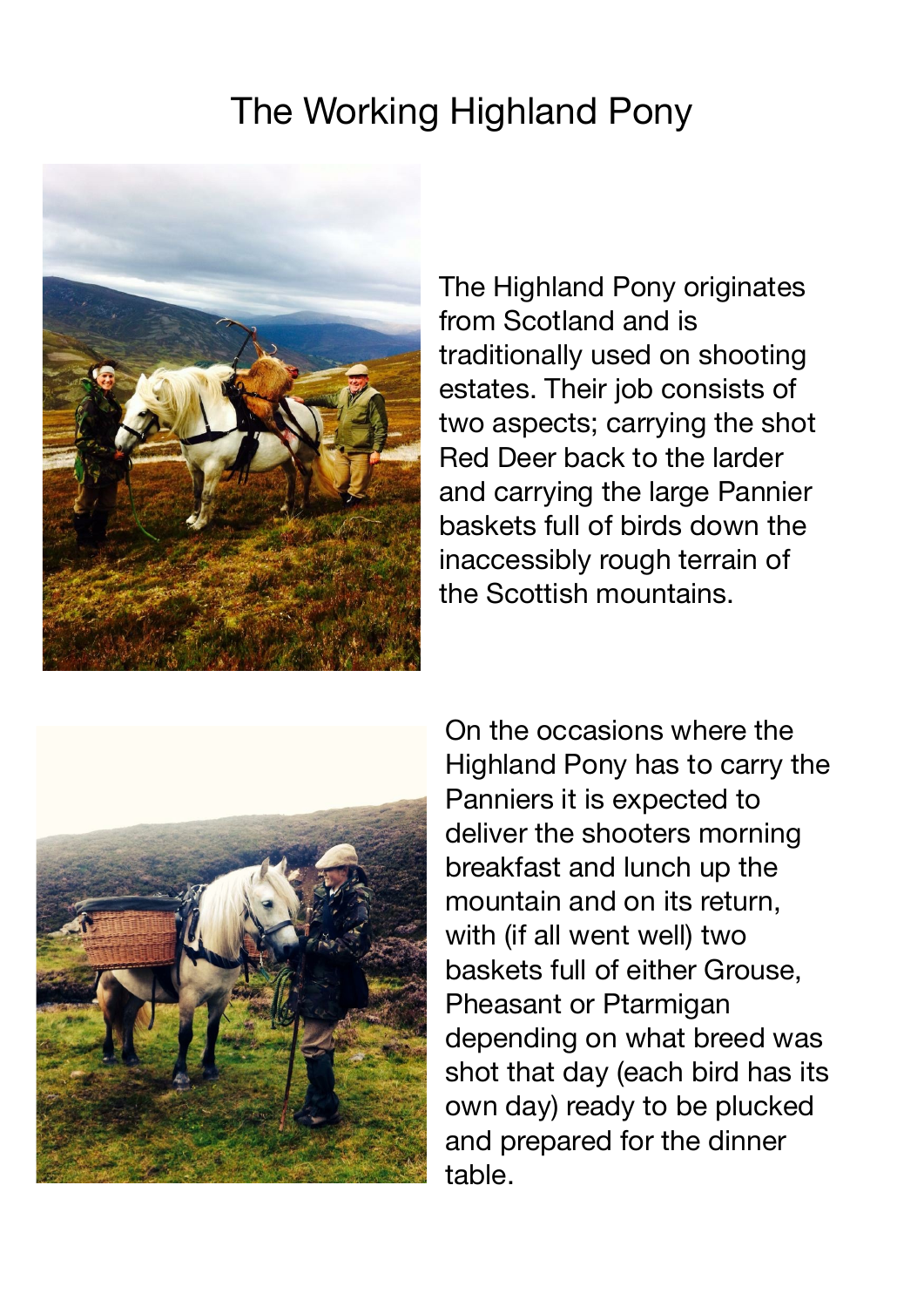

In most cases, the highland pony will work as a pair, with one tied to the back of the front ponies saddle. Using this technique meant stalkers can come home with two stags or two hinds and two calfs depending on the time of year and the season.

Taking two ponies out is also a great way for the young pony to learn the ropes from the more experienced pony. Not only do they have to accept carrying the deer but they also need to learn the difficult Scottish terrain. Avoiding the peat bogs is a main concern but learning how to scramble out of them should they become bogged is also a skill in itself, especially if heavily laidened with a 20 stone stag on their backs.

Foals are often taught to walk the hill at an early age by following their mothers whilst she has a day working out the hill.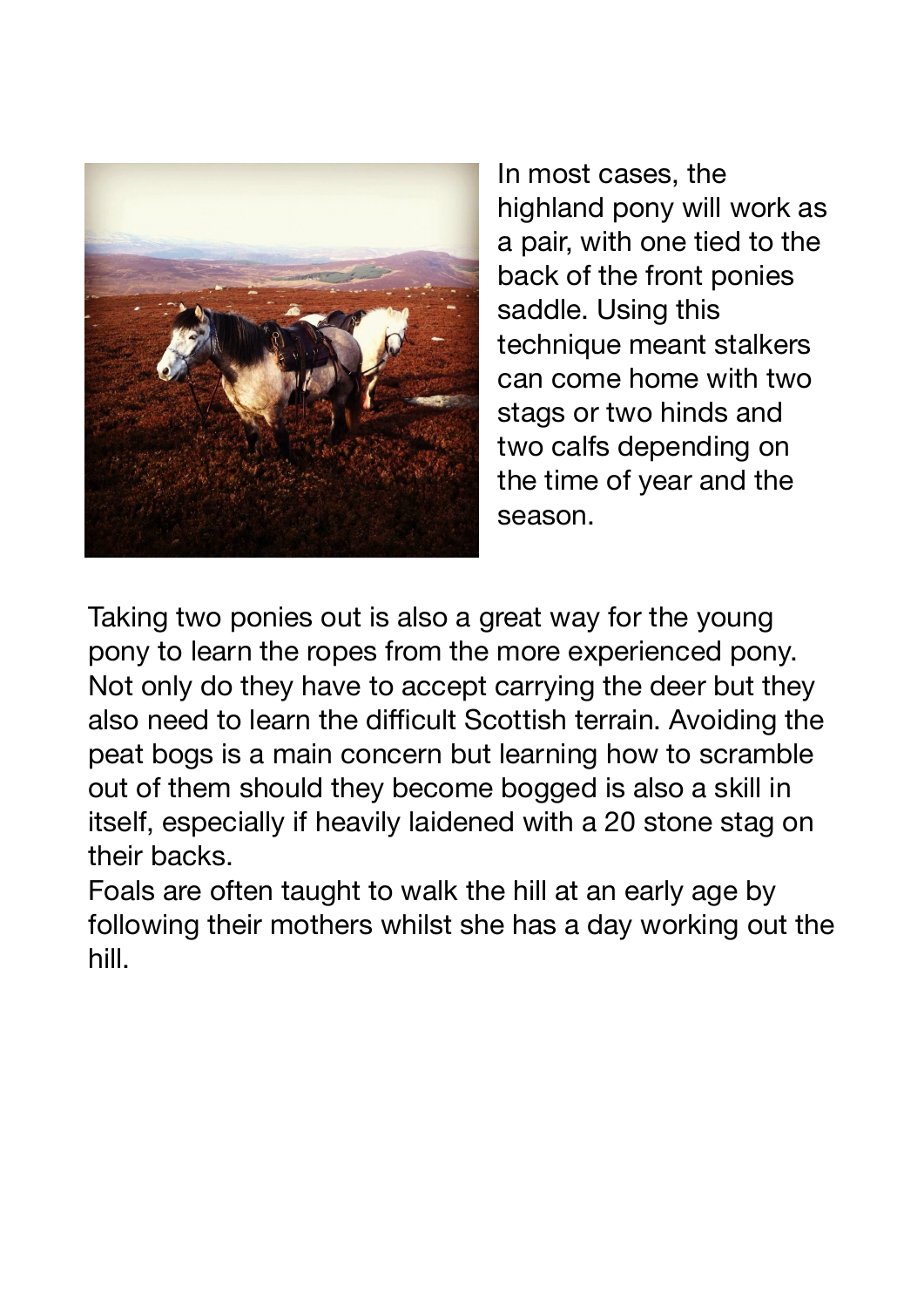## The Tack

The Equipment used to enable the pony to carry a red deer off the hill is made up of a thick leather saddle with anchor points front and back of the saddle to tie the deer on. One wide girth (strap that goes around the belly behind the elbow) with three buckles either side to tie the saddle snugly on the ponies back and a long over girth that wraps around both the saddle and the wide girth.

It then has two forms of breaching - front and back to stop the load and saddle from slipping forward or backwards whilst ascending or descending the steep mountains. This back breaching also acts as a handbrake for the pony to stop should the saddle slide forward to allow the pony ghillie (handler) to re-adjust the saddle for the ponies comfort.

Six straps are used to tie the deer onto the saddle in a complex manner to help balance the deer and hold it in place.

For using the Panniers, the above is repeated, however, instead of the deer being loaded the baskets are placed carefully over the ponies back and tied in place using a strap under its belly. It is very important when the baskets are being loaded with birds to be done evenly to avoid slipping and to keep it balanced.

Regardless of all this equipment the most important part to it, is having a great handler leading the ponies up and back off the hill. It is their job to ensure the load doesn't slip, the pony is well looked after throughout the day and most